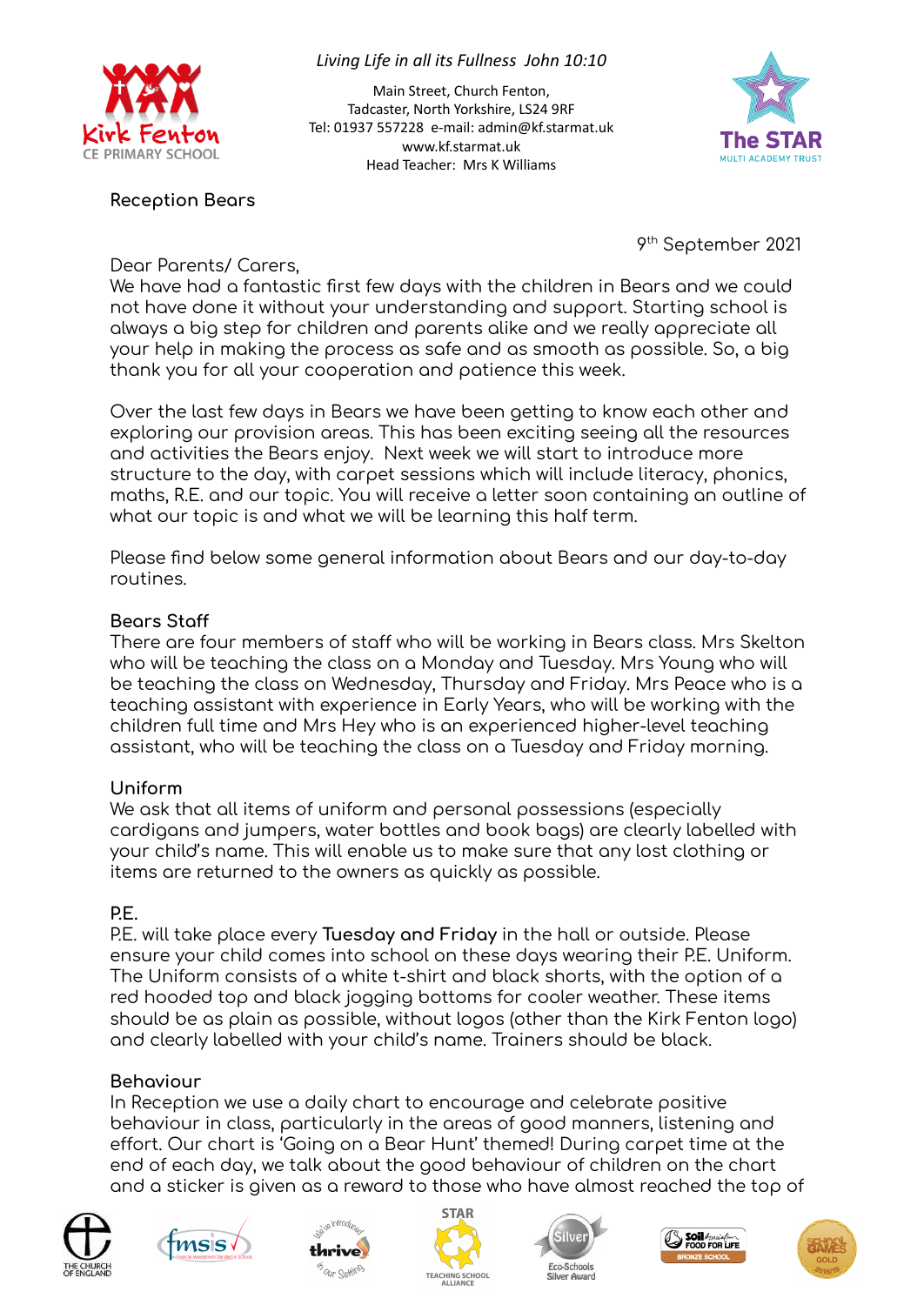

## *Living Life in all its Fullness John 10:10*

Main Street, Church Fenton, Tadcaster, North Yorkshire, LS24 9RF Tel: 01937 557228 e-mail: admin@kf.starmat.uk www.kf.starmat.uk Head Teacher: Mrs K Williams



the chart. A certificate is awarded to those children who have gone 'above and beyond' by demonstrating outstanding behaviour throughout the day and have reached the top of the chart.

We also have a whole-school team point system. This consists of four teams: Blue Mustangs, Green Gladiators, Orange Spitfires and Purple Typhoons. Each child is allocated a team (those with older siblings have been placed in the same team as their sibling). Every time the child works hard, or does something special they will be given a team point. These points are then counted up at the end of the week and the winning team is awarded a trophy during our Good Work Assembly (see below for further information).

### **Numbots**

In the coming weeks the children will be given a username and password for an online maths game called Numbots. This will help them with their counting, addition and subtraction skills. They can work through it at their own pace and once they have mastered a particular skill they can move on to the next level. We introduced this game last year and it has had a huge impact on the children's maths progression (for example, their instant recall of number bonds to 10). Just working on this game for half an hour every week will make a huge difference to your child's ability in maths. Each week one child will be selected and celebrated from the class who has worked hard on Numbots during the week.

## **Good Work Assemblies**

Every Friday the children take part in a whole-school assembly which celebrates pupils who have worked particularly hard or made good progress in their learning. Every week two children are chosen from each class to receive a certificate in recognition of their efforts and their achievements and one child to receive a hot chocolate from the head award for being an 'always child'.

## **Reading Books**

A letter outlining how we teach reading in school will be sent out to you shortly. The children change their reading books every Friday. On Fridays we will also be going to the school library, where each child will be given the opportunity to choose two books for the week. Please ensure these are brought back to school the following Friday, along with their reading book, so they can be changed.

### **Marvellous Me App**

At Kirk Fenton we use an app called Marvellous Me, which enables teachers to send messages to the parents of children in their class, such as notifications, reminders and feedback. It is a great way of keeping you up to date with what is going on in class and your child's progress. You will receive a letter providing more information on this subject soon.